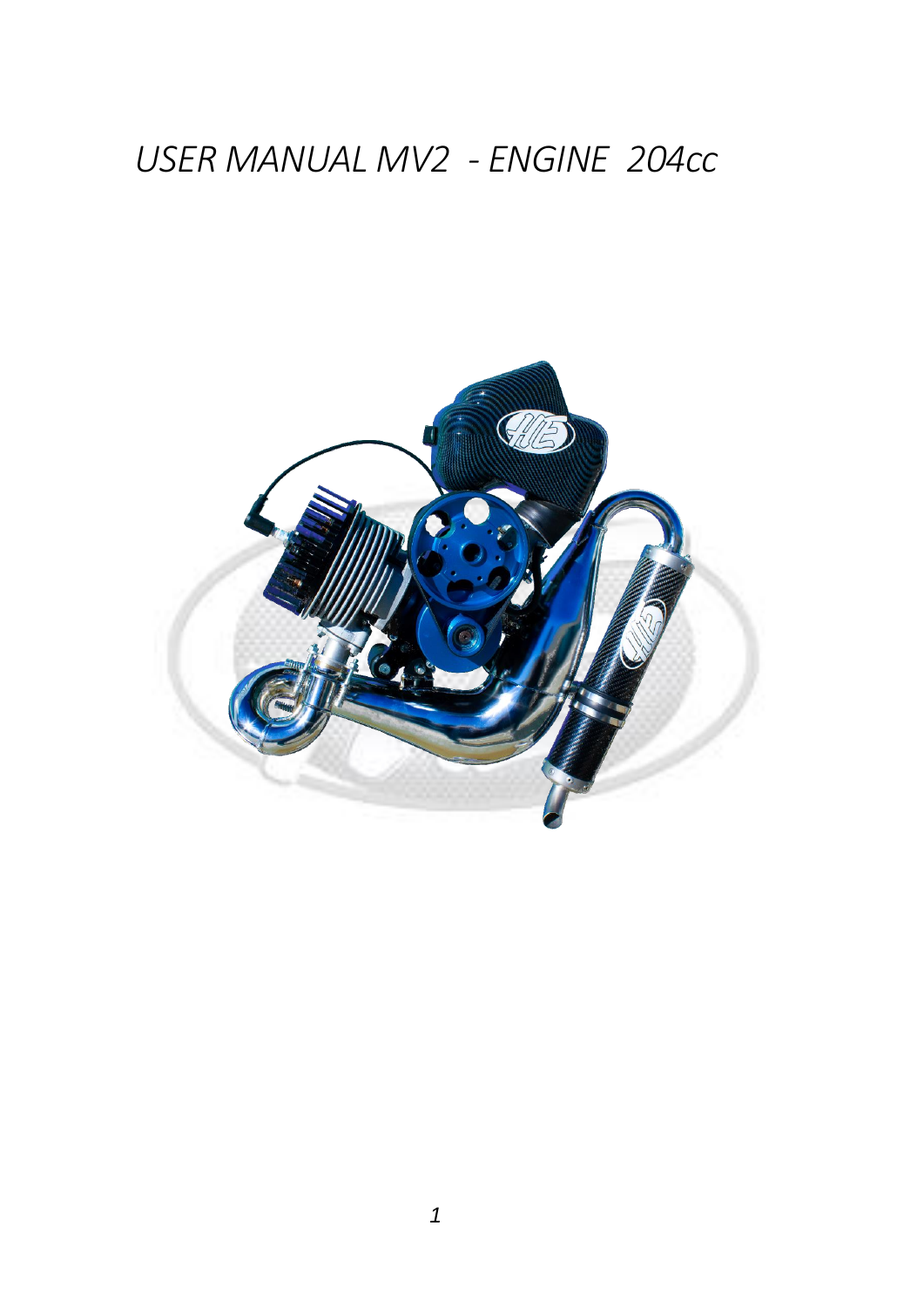

*Mobile: +34 666 45 44 08* 

*Phone: +34 918 73 88 35*

*fax: +34 918 738691* 

*Email: ventas@heparamotores.com*

*C/ Estaño – Nº56 28510 Campo real Madrid – Spain* 

## *INDEX*

- **[INTRODUCTION AND IDENTIFICATION OF THE](#page-2-0)  [OWNER](#page-2-0)**
- **[TECHNICAL AND STRUCTURAL](#page-4-0)  [CHARACTERISTICS](#page-4-0)**
- **[WARNING](#page-2-1)**
- **[MAIN PAIRS](#page-5-0)**
- **[ASSEMBLY / ADJUSTMENT /FUEL](#page-5-1)  [CARBURETTOR](#page-5-1)**
- **[RUNNING IN](#page-8-0)**
- **[MAINTENANCE / CENTRIFUGAL CLUTCH](#page-9-0)**
- **[TENSION OF THE REDUCER BELT / IGNITION](#page-10-0)**
- **[GUARANTEE](#page-11-0)**
- **[PROBLEMS](#page-13-0)**
- **[IMPORTANT TIPS](#page-14-0)**
- **[PROPELLER ACCESSORY](#page-15-0)**
- **[HOW TO START THE](#page-16-0) ENGINE**
- **NOTES**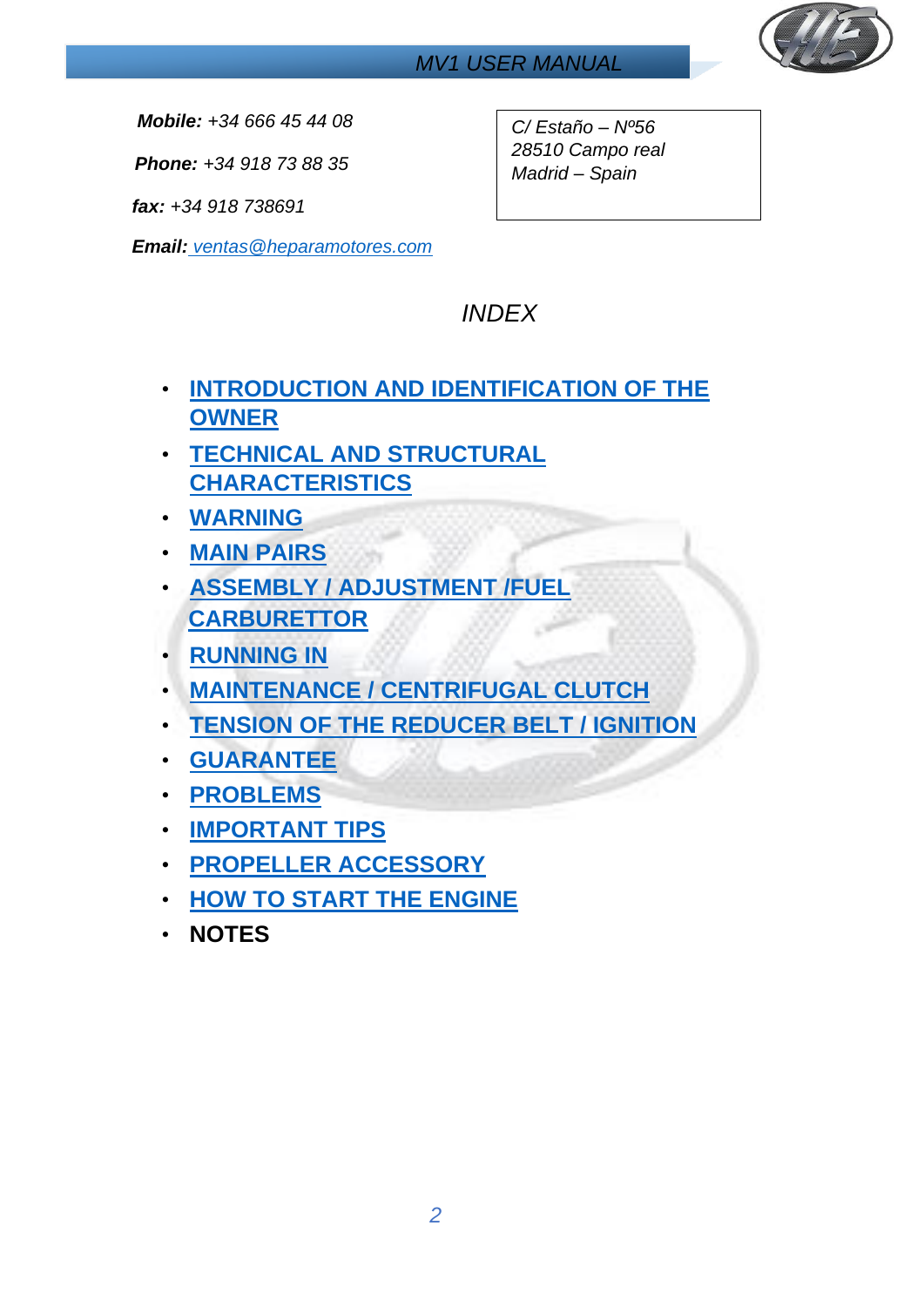

#### <span id="page-2-0"></span>INTRODUCTION

Thank you for choosing the MV2engine. The user manual constitutes an integral part of the engine, it must be kept together with the engine in case it is delivered to a new user.

Before installing and operating the engine, read this manual carefully. The purpose of this manual is to provide the user with all the information he needs to manage the engine correctly by himself and in the safest way possible. It includes information on the technical aspect, operation, machine shutdown, maintenance, spare parts and safety.

If only a part of the manual is not fully understood or in case the manual is not clear or exhaustive, do not hesitate to contact the authorized distributor or our factory The manufacturer and resellers are ready to answer your questions and, if necessary, to solve any problems, because THE SAFETY OF OUR CUSTOMERS IS THE MOST IMPORTANT THING FOR US.

• IDENTIFICATION OF THE HOLDER

Serial number: Name and address of the owner:

Owner's signature Reseller's signature Date of sale: //

#### <span id="page-2-1"></span>**WARNING!**

*•* Please note that the engine may stop, break, or shut down at any time. This could lead to a crash into the ground or a landing in hostile areas with possible damage/death of the pilot or other people. The ultralight moved by this engine must fly in permitted spaces, must not fly over a crowd of people, inhabited centers, areas that have difficult or empty landings, must not fly over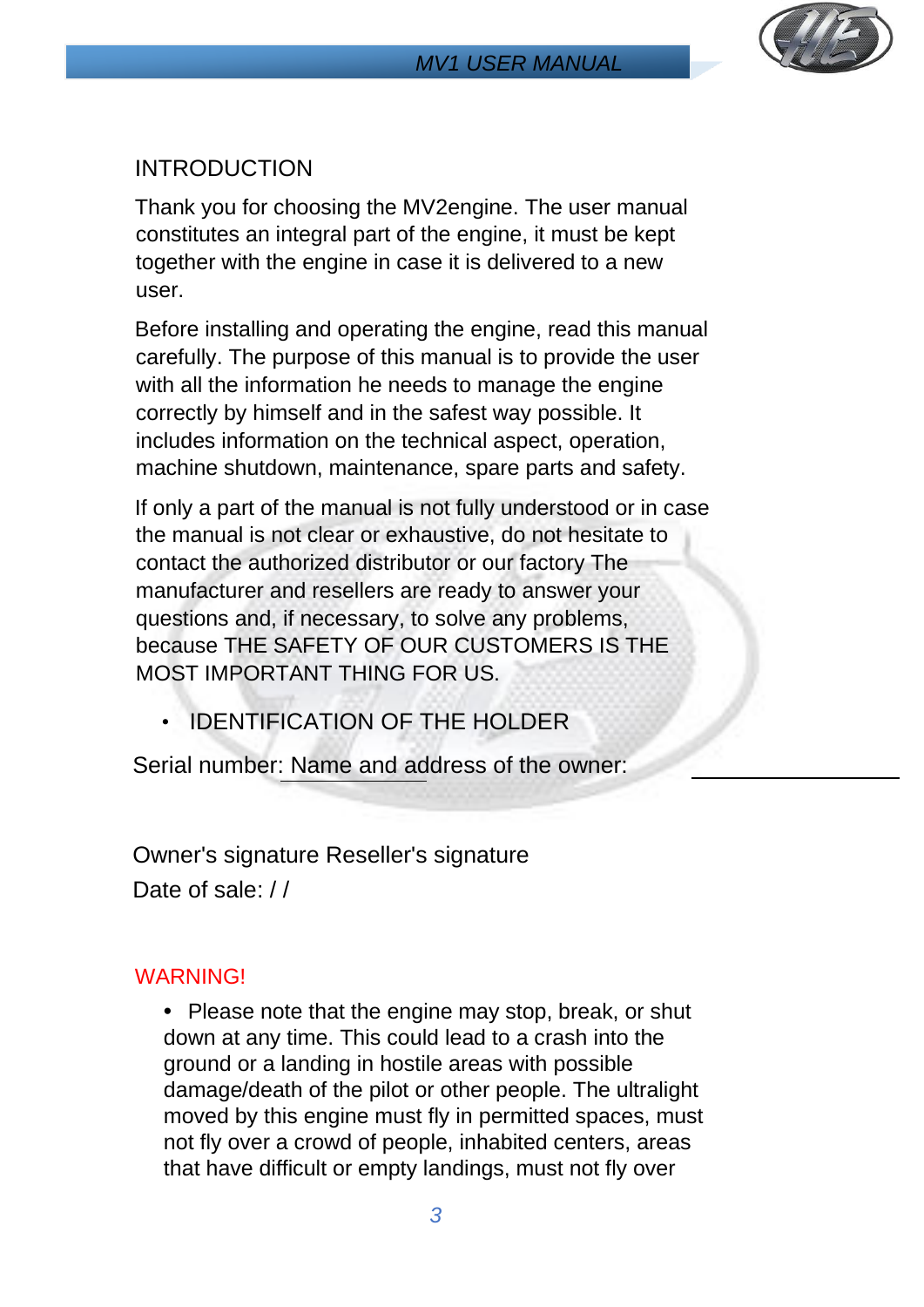

areas of water or where it is possible to drown. Always keep in mind that the engine may turn off or break, so consider a possible emergency landing for every situation. If used in other applications, proper operation cannot be guaranteed.

*•* This engine is not certified. It is not an engine with aeronautical guarantees or certifications. Its construction is intended for experimental and non-certified aircraft.

*•* The engine needs to have a porex *filter* in the tank to avoid different problems that could appear with the carburetor

*•* Some zones for particular atmospheric conditions such as pressure, temperature, humidity can lead to a different operation of your engine. Before starting each flight, test the engine on the ground and verify that it does not have an anomalous behavior.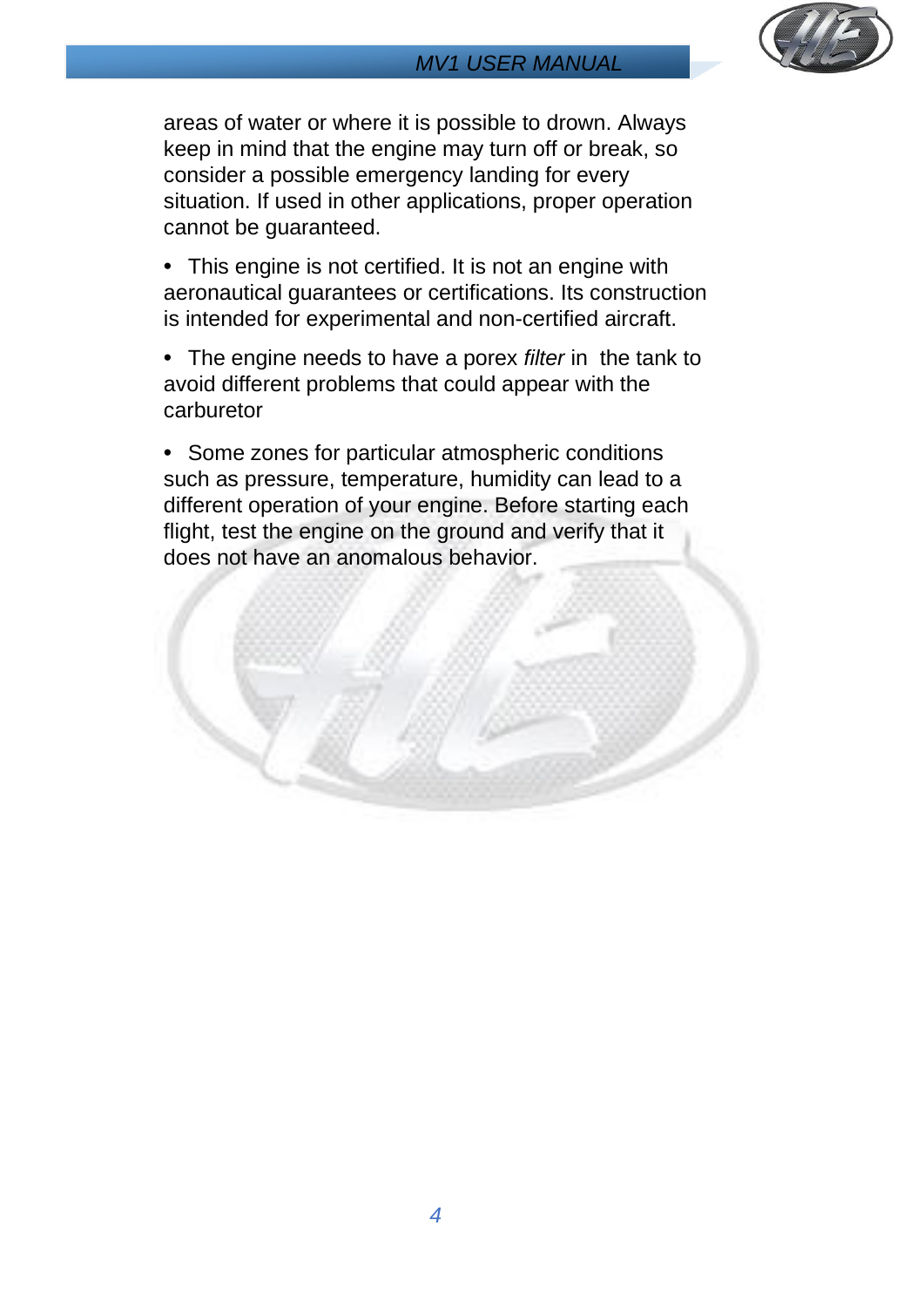

## <span id="page-4-0"></span>TECHNICAL AND STRUCTURAL CHARACTERISTICS

ENGINE - Single-cylinder 2-stroke

COOLING - Propeller removal

DISPLACEMENT - 204cm3 (56x67)

CYLINDER - Coated nikasil aluminium

CARBURETOR - Walbro

POWER - 29 HP / 8100 A 8400 R.P.M.

IGNITION - Electric ignition coil

TRANSMISSION - Belt driven Poly V with centrifugal clutch

RATIO - 1 / 2.93

STARTER - Flash starter- (Built-in easy start system) / Electric starter available

FUEL - Unleaded petrol + synthetic oil 2,5 %

WEIGHT – 14.5 Kg. complete

THRUST - 85 Kg.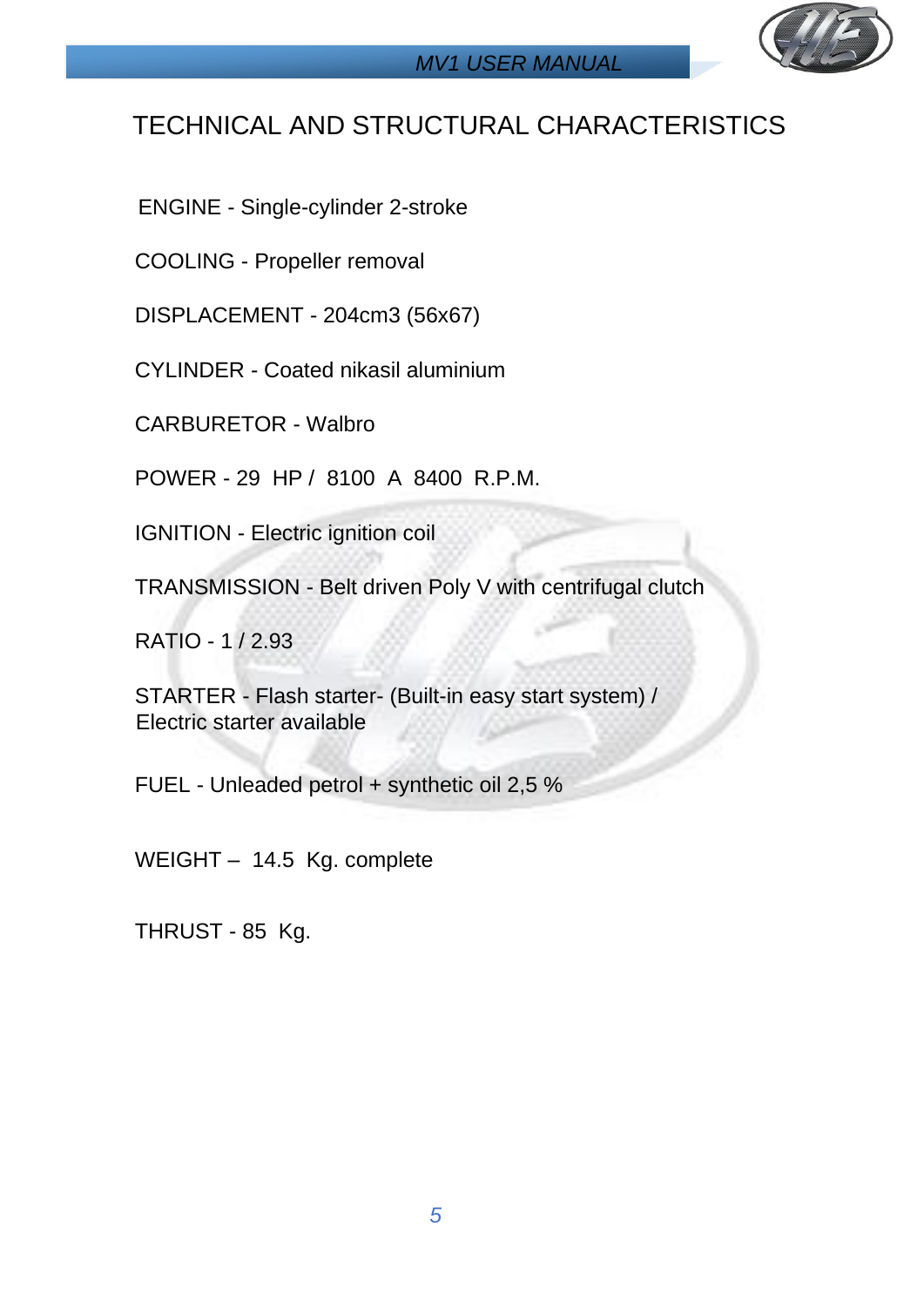

#### <span id="page-5-0"></span>MAIN PAIRS

- o Cylinder head nuts 16-17 Nm
- o Steering wheel nuts 42-45 Nm
- o Pinion nuts 42-45 Nm
- o Crankcase screws 10 Nm
- o Spark plug 25 Nm
- o Cylindrical bolts 20 Nm
- o Exhaust bolts 25 Nm
- o Exhaust nuts 32 Nm
- o Motor support screws 15 Nm
- o Screws or nuts of 4mm 2.5-3 Nm
- o Screws or nuts of 5mm 6-6.5 Nm
- o Screws or nuts of 6mm 9-10 Nm
- o Screws or nuts of 8mm 25-27 Nm
- o Carburetor flange screws 10 Nm
- o Carburetor plastic connector screws 05-06 Nm
- o 6mm carbon propeller screws 10-12 Nm
- or 1 Kg/m=9.81 Nm

<span id="page-5-1"></span>ASSEMBLY: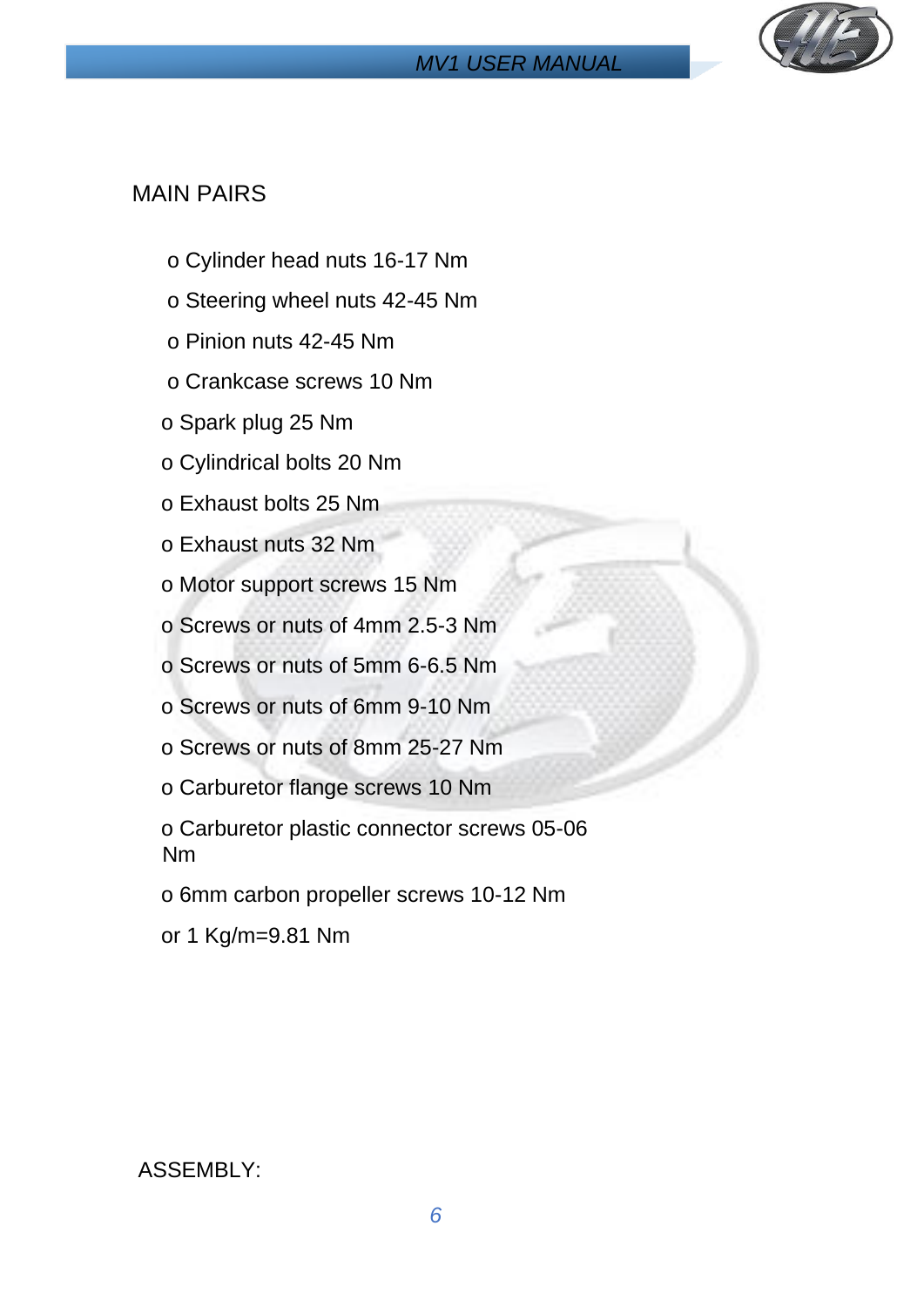

You can install the motor in the frame using 4 40 *mm rubber* brackets.

To fix the propeller use only bolts of class 10/8 (100 Kg) and make sure that its length is sufficient to exit the reducing pulley. Squeeze the 6 M8 bolts on a cross, at 1.5 /2.0 Kg.m.(15/20 Nm). Check the torque of the bolts again after the first hour of engine operation.

For the connection between the carburetor and the fuel tank, use a suitable hose of the correct diameter. The length of the fuel line shall not exceed 80 cm.



IMPORTANT NOTES:

DO NOT attempt to start the engine without the propeller. DO NOT start the engine with bolts or loose parts, as this can cause propeller detachment, ovalization of propeller holes, and damage to rubber supports.

IMPORTANT! BEFORE YOU FLY, ALWAYS CHECK EVERY PART OF YOUR SHIP, FROM THE ENGINE TO THE FRAME. Verify

that there are no damaged electrical wires, that there are no leaks from hoses, tank, carburetor or engine crankcase, that the propeller is not damaged or loose, that the exhaust pipe has no cracks, that the frame is not bent or broken due to falls, that the rubber supports are not cracked, that the reduction belt is not loose, and each bolt is tight. Finally the engine can be started, letting it warm up to a speed of 2,200 to 3,000 rpm with a head temperature of at least 100 °C.

FUEL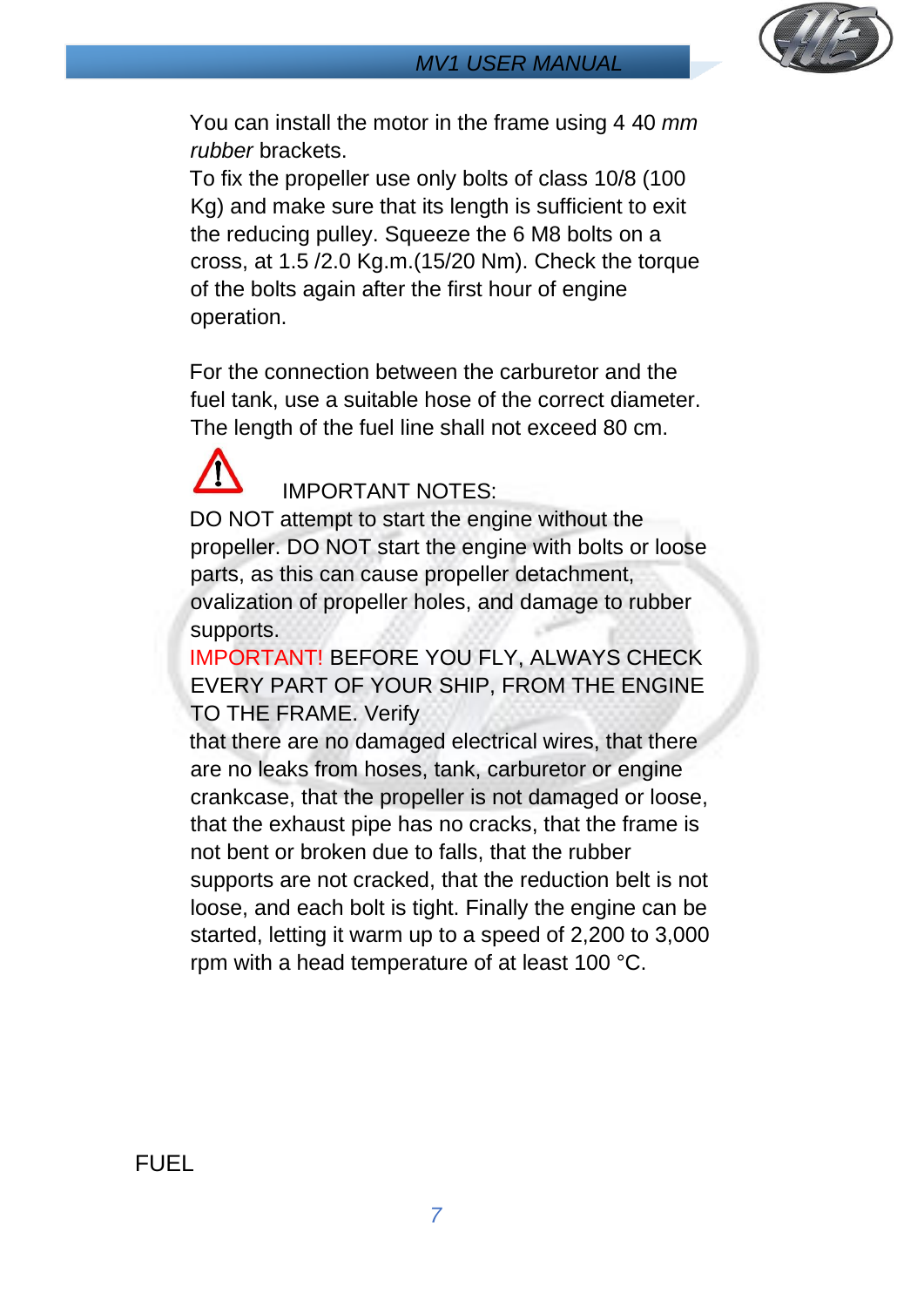

Use for the blend only premium gasoline for 98-octane cars, along with good quality synthetic oil for blends to a

amount of 2.5% (DO NOT USE MIXTURE ALREADY MADE AT THE GASOLINE PUMPS).

When preparing the mixture, make sure that the can has no dirt or water, always put the oil first and mix well. Never run the engine without the air filter, as dirt and dust raised by the propeller can damage it.

#### CARBURETOR ADJUSTMENT

The carburetor has an adjustment screw for high rpm.

| <b>CARBURETTOR</b>   | <b>MV2 ENGINE</b> |
|----------------------|-------------------|
| <b>CONFIGURATION</b> | <b>125cc</b>      |
| <b>Screw H</b>       | 45/55mm           |
| <b>Screw L</b>       | 30/35 mm          |
| <b>Idle</b>          | 2100 To 2250rpm/s |



This is the standard carbohydrate. As an engine manufacturer, of course, any carburetor must be adjusted based on weather conditions and flight altitudes.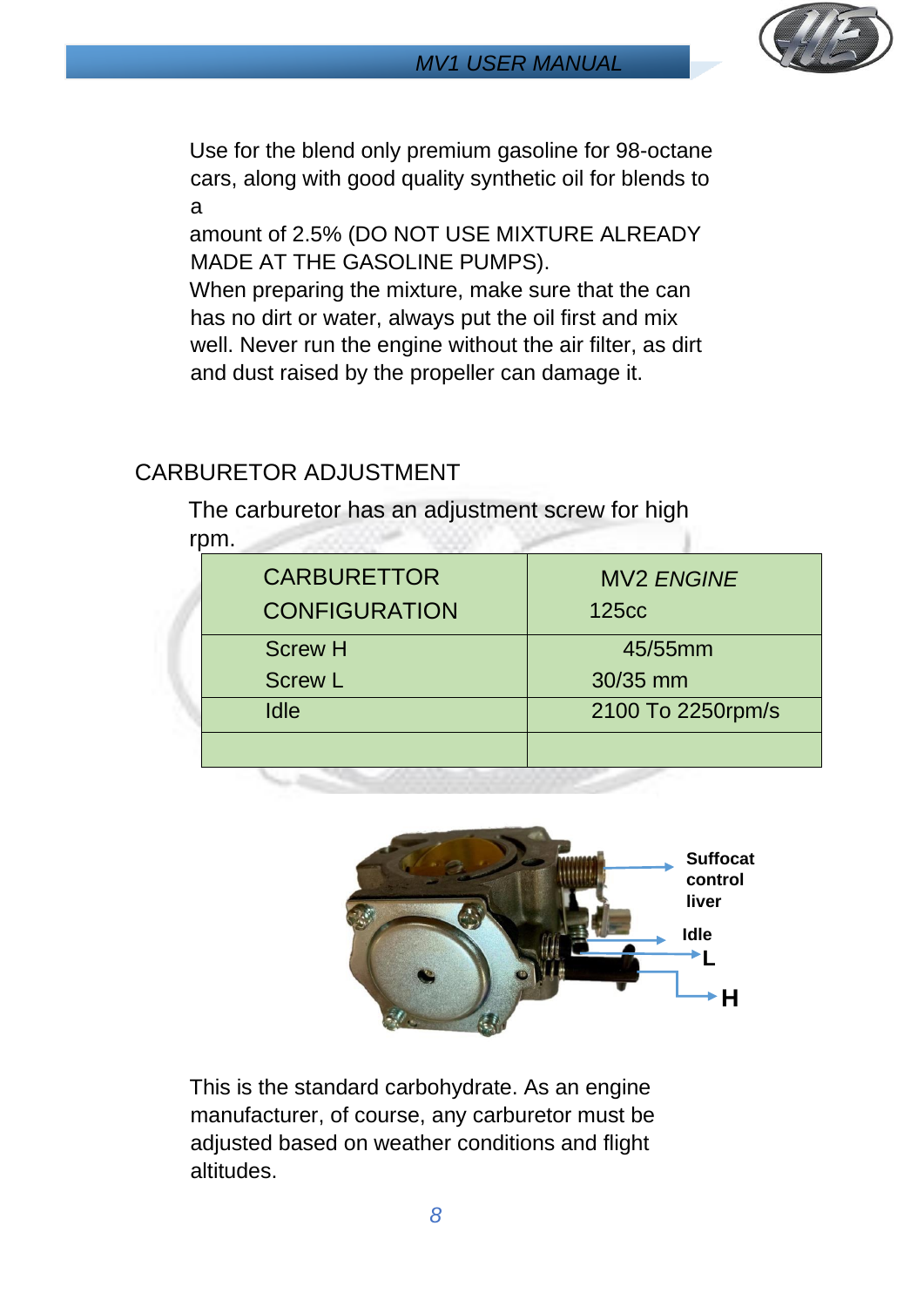

#### WARNING: THE FOLLOWING OPERATION SHOULD BE PERFORMED WHEN THE ENGINE IS HOT.

To regulate fuel flows, gently play with the H lever by opening it in case you need to make the engine run richer, and vice versa by closing it in case you have to run the engine a little thin.

The idle screw is used to adjust the mechanical idle.

<span id="page-8-0"></span>RUNNING-IN

All HE PARAMOTOR MOTORS have a quality control before being delivered in order to check if all the components are related to the fixed parameters, but a new taxiing is still necessary.

**A CORRECT OPERATING PROCESS WILL** PROLONG THE LIFE OF YOUR ENGINE!

- $\triangleright$  Go somewhere quiet, place a thick rubber mat under your boat to prevent stones or other things from damaging the propeller by putting it on the ground and let the engine work at a speed of 2500 rpm for 5 minutes, then regulate the speed to 3000/3500 rpm for 15 minutes, then to 4000 rpm for another 15 minutes.
- ➢ Turn off the engine and check that there are no loose nuts or bolts and that all components are fine.
- ➢ DO NOT TOUCH THE HOT PARTS! (POWER UNIT AND EXHAUST PIPE). A
- $\triangleright$  Start the engine again and take it step by step at 4000 rpm for 5 minutes, then accelerate to 4500 rpm for 15 minutes.
- $\triangleright$  For the first 10 hours, do not subject the engine to extreme stress and speed.
- ➢ Also during normal use excessive loads (e.g. tandems with the passenger) can strain the engine with possible damage to the engine itself.
- ➢ ALWAYS CHECK your ship in sight before and after each flight, for loose parts or damage. During the rolling period, vary the power often for proper adjustment of the piston ring.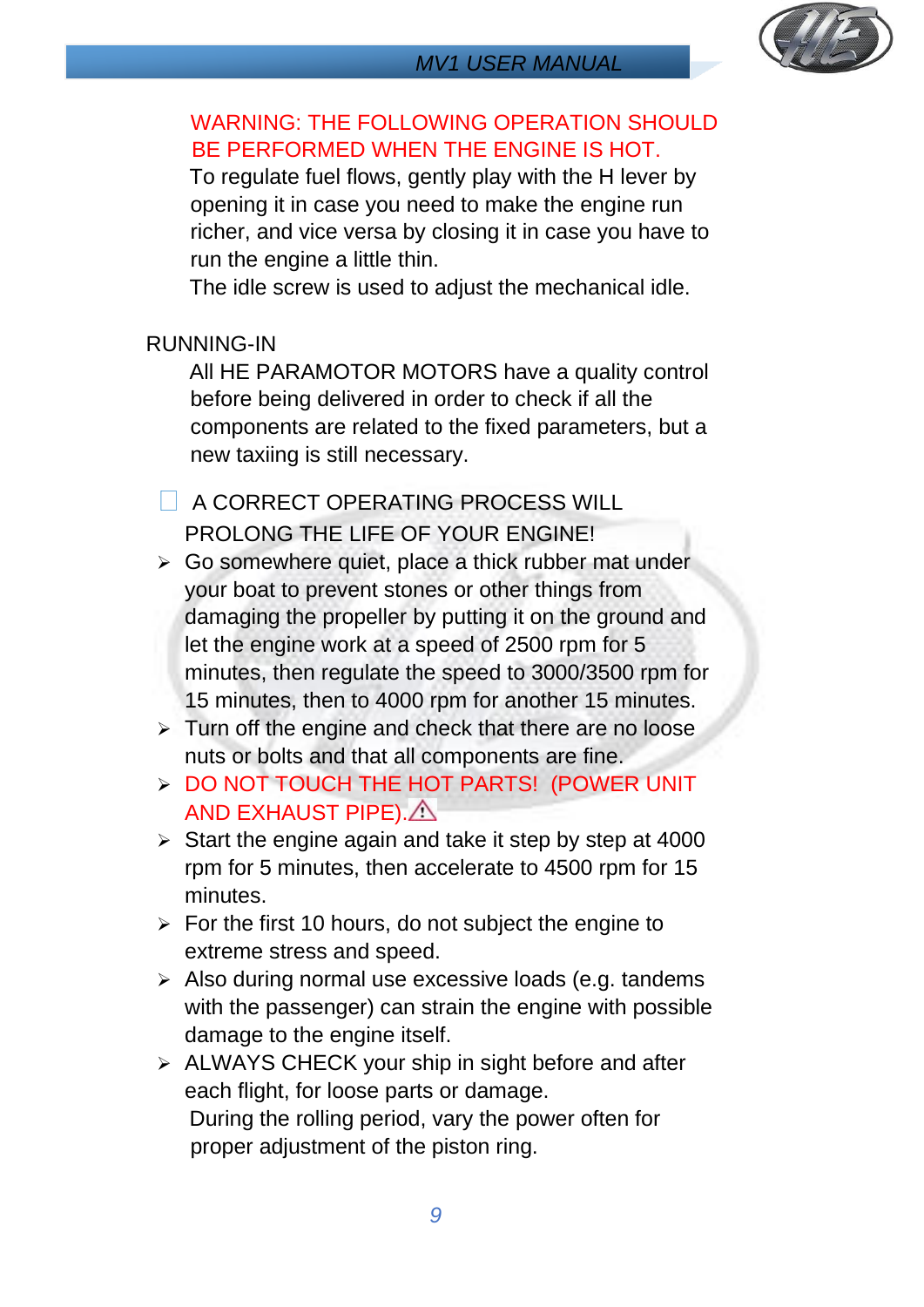

#### <span id="page-9-0"></span>MAINTENANCE



AFTER THE FIRST HOUR OF FLIGHT, CHECK THE TENSION OF THE STRAP AND TIGHTEN IF NECESSARY.

AFTER THE FIRST 2 HOURS, TIGHTEN THE HEAD NUTS (IN CROSS ORDER) WITH A TORQUE WRENCH AT 1.6 Kg.m (16Nm).

AFTER THE FIRST 3 HOURS OF ENGINE OPERATION, PERFORM A NEW CHECK OF THE BELT AND, IN CASE YOU RETENSIVE IT TO 350 HRZ.

#### - Every 20 hours:

- $\circ$  Check the condition and spacing (0.7 mm) of the spark plug or Clean the air filter, carburetor filter placed at the end of the fuel pipe and fuel tank filter
- o Check the torque of each bolt
- o Check the tension and condition of the step-down belt or Check the fuel lines and *wiring* or *Check that the starter cable has* no abrasions.

#### - Every 50 hours

Same controls of the 20 hours and also:

o Check the torque of the engine

crankcase nuts

- o Change spark plugs
- o Change the petals of the reed valve
- $\circ$  Check the reduction belt and the set of pulley bearings, change

them in case of need

o Check the conditions of the starting gears (version with electric start)

 $\circ$  Once a year (regardless of flight hours) change the carburetor diaphragm. or N.B. It is advisable to keep records of all maintenance in a logbook for the engine.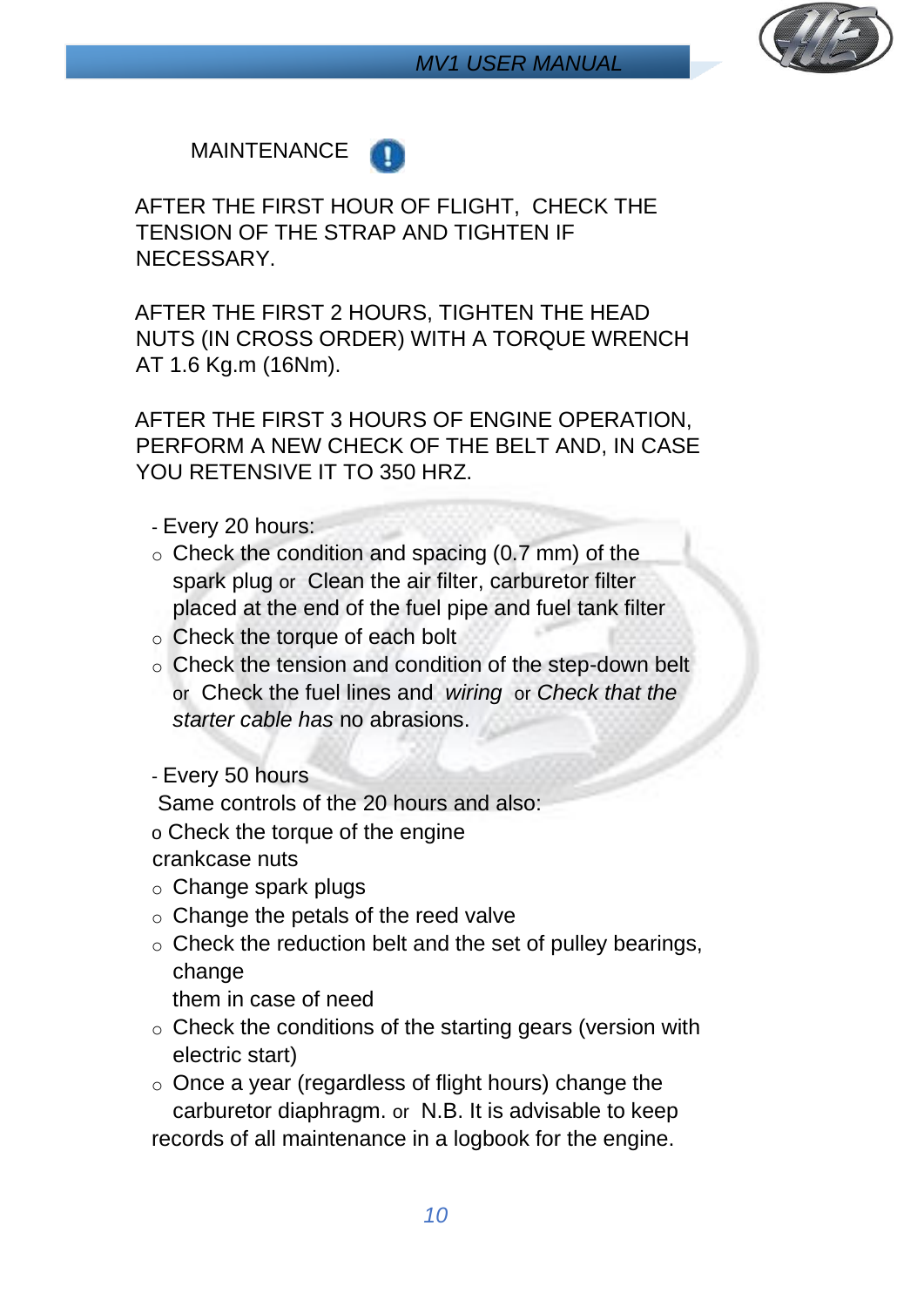

<span id="page-10-0"></span>It is also advisable to install an instrument (CHT) to control the temperature of the head in sight. TENSION OF THE REDUCING TRANSMISSION BELT – CAUTION

> $\sqrt{2}$  Attention: a belt that is overstressed can cause permanent damage to the pulley bearings and drive shaft. Therefore, we strongly suggest that you carefully follow these instructions.

Before adjusting the strap, take a marker or marker and make a small signal on the camshaft and on the front of the reduction plate.

This is your Zero or starting point and from here you can clearly see how much you move the eccentric tensioning cam in relation to the reduction plate. Remember that these are fine adjustments and we suggest not rotating the cam more than 1 mm per adjustment. After each adjustment you can try to start the engine and check the result.

If the motor does not start well, it usually means that the belt is still too loose and is sliding, in this case repeat the operation by tightening the belt another 1 mm.

Note that if the belt slides a little, but the motor still starts well, then the tension is correct. The belt tension always increases automatically when the engine is running due to thermal expansion in the pulleys.

Once you've found the right tension, don't adjust it anymore. If in doubt, please contact your paramotor dealer or the HE team.

To adjust the strap dothe following:

o Loosen the cam of the pulley bolt localized, once it is loosened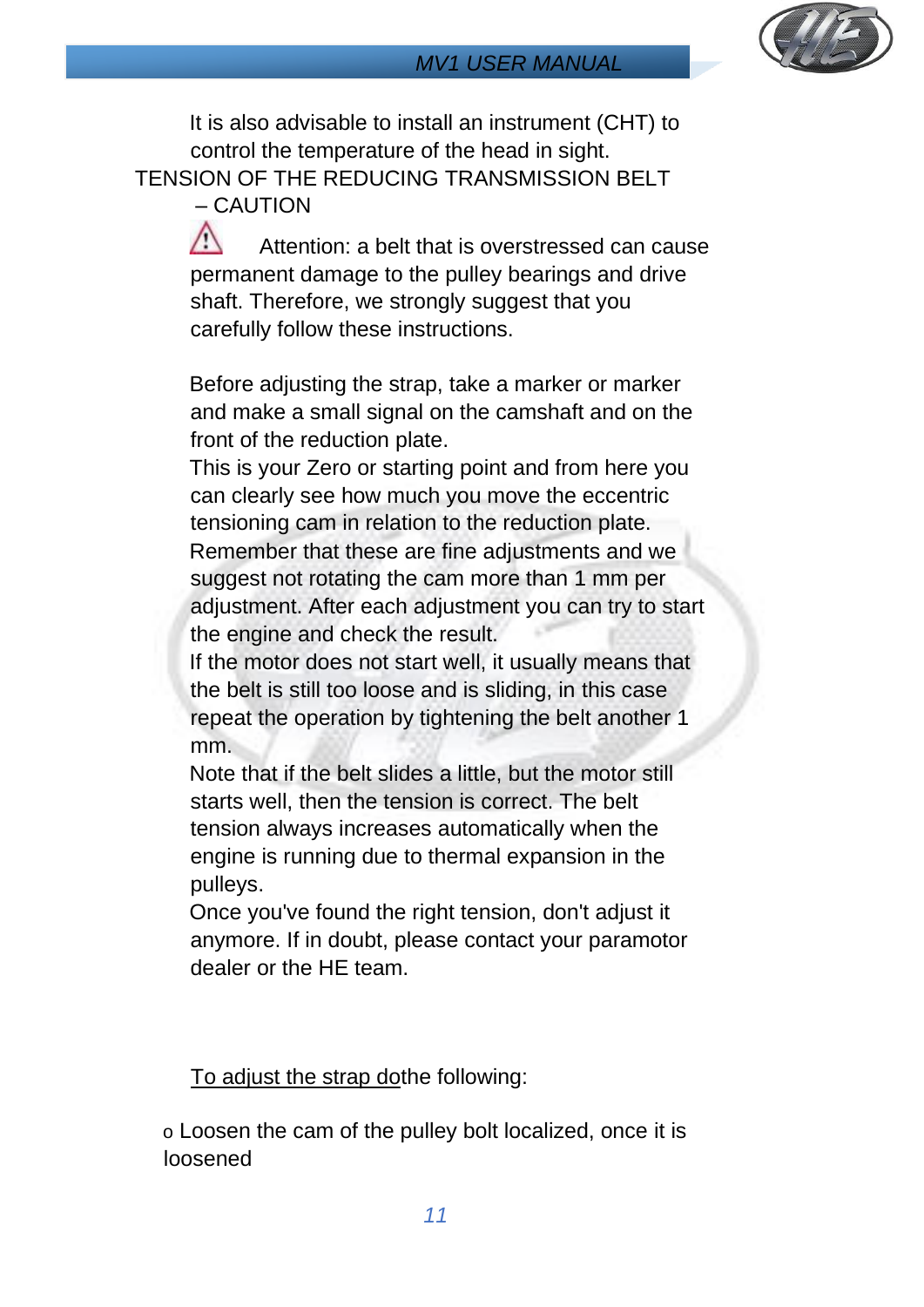

You can then rotate the cam with a

Key size n.27 mm - be careful to observe the increments of 1 mm. or Once you have finished turning the cam, remember to tighten the safety bolts back to 2.5 kg. (25 Nm), first the rear bolt, holding the cam firm with the wrench, and then the side bolt.

#### **IGNITION**

In case the coil and/or steering wheel need to be changed, it is mandatory to turn to your dealer or trained personnel, even if this operation may seem simple at first glance, since the timing of the engine, if incorrect, can change the performance and cause damage to the engine. To check the time: the distance between the coil and the flywheel magnet is 0.4-0.5 mm.

#### <span id="page-11-0"></span>GUARANTEE

Warranty includes spare parts and labor, transportation excluded. For any defective part, please contact your authorized reference or heiferous dealer directly, so that you can get the appropriate indications on how to handle it. WARRANTY DURATION 2 YEARS from the date of purchase from PARAMOTORS HE.

THE WARRANTY IS VOID IN THE FOLLOWING SITUATIONS: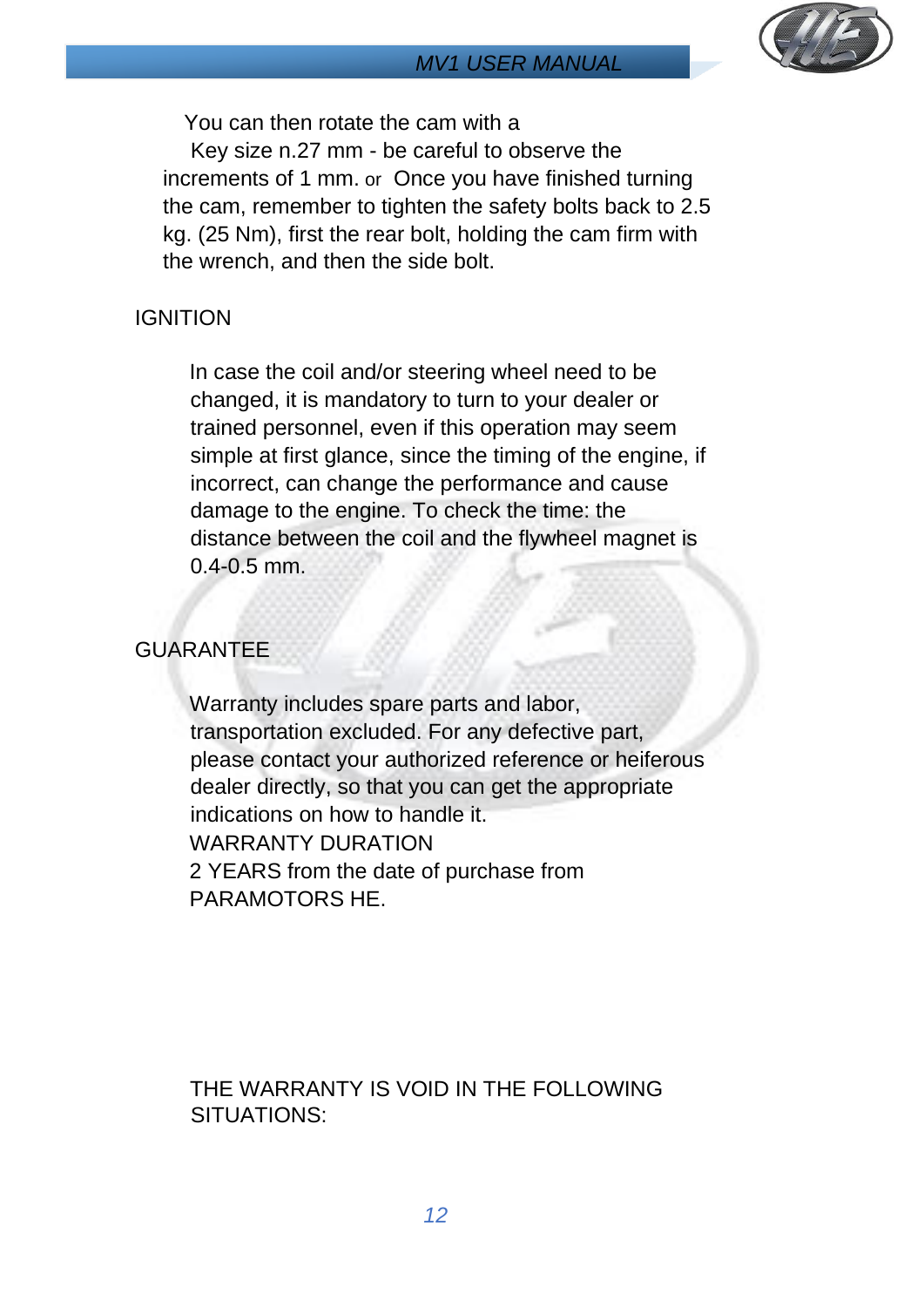

- Alterations in the engine not approved by PARAMOTORES HE.
- Wear of engine components due to non-compliance with product manual instructions.
- Accidental falls or falls of the engine or its components.
- Overheating and seizure of the engine due to prolonged high-speed operation of the engine, running under excessive loads, running on improper loads, running on insufficient oil in gasoline (for improper carburetor adjustment) or running only on gasoline (oil mixture is omitted).
- The presence of dirt, sand or foreign bodies in the carburetor of the engine.
- Corrosion due to poor engine storage or inadequate preparation for engine storage.
- Run the engine without an air filter installed on the carburetor.
- Incorrect assembly of engine parts or components not assembled by HE ENGINES but by the manufacturer of the paramotor or by the end user, supplied disassembled for packaging and transport purposes, including all electrical or electronic components.
- Corrosion of the engine or components emanating from stone chips or any other impact or damage from abnormal stress.
- Work other than maintenance set out in the product manual carried out on the engine by anyone other than PARAMOTORES HE or official dealers.
- Incidental or consequential loss or damage.
- Engine used for use in racing.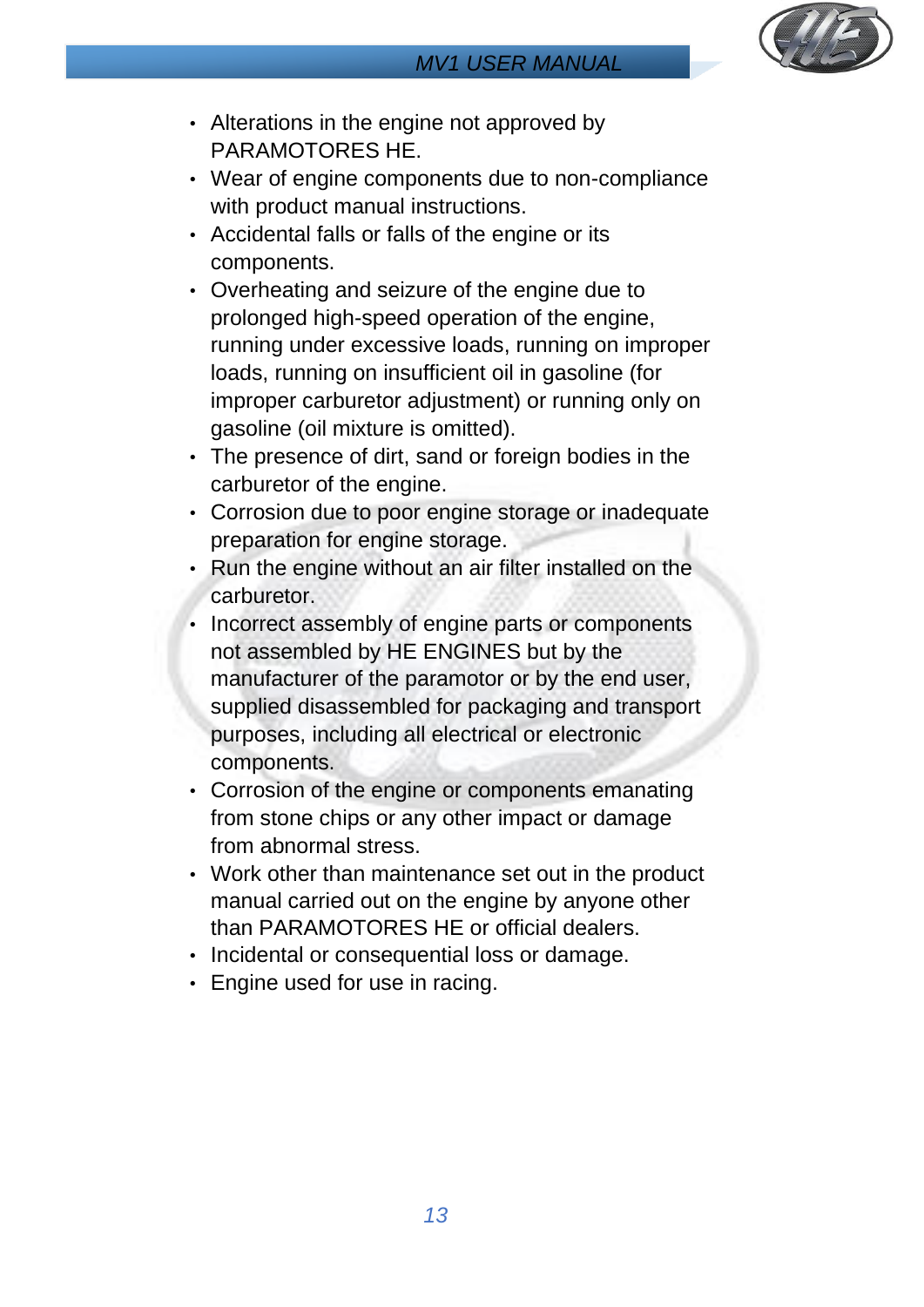

PARAMOTORS HE AND HIS RESELLERS REMAIN AT YOUR DISPOSAL FOR EVERY INFORMATION AND ADVICE ON THE USE OF THE ENGINE

#### <span id="page-13-0"></span>PROBLEMS

- **THE ENGINE DOES NOT START** Check:
- ❑ turn on and off
- ❑ spark plug cable
- ❑ correct spark plug space
- ❑ all power plant connections
- ❑ that the fuel arrives correctly from the tank to the carburetor

#### FLOODED ENGINE

- ❑ Disassemble the spark plug
- ❑ dry it well
- ❑ before reassembling it, let the propeller turn slowly 2/3 times.

THE ENGINE DOES NOT MAINTAIN IDLE SPEED OR HAS A IRREGULAR SPEED

- ❑ Clean and adjust the carburetor.
- ❑ Check that the petals *of the sheet* box *valve are* closing completely.
- ❑ Hold the sheet box to a light and you shouldn't see any light beyond the petal seating area.

**THE ENGINE CANNOT REACH THE MAXIMUM** SPEED

- ❑ Check that the cable pulls the throttle wide open.
- ❑ Check for dirt on the carburetor or tank filter or restrictions on the fuel pipe, due to overly tight curves or air bubbles.
- ❑ Check the spark plug; if it is worn, change it with one of the same brand and the same heat range.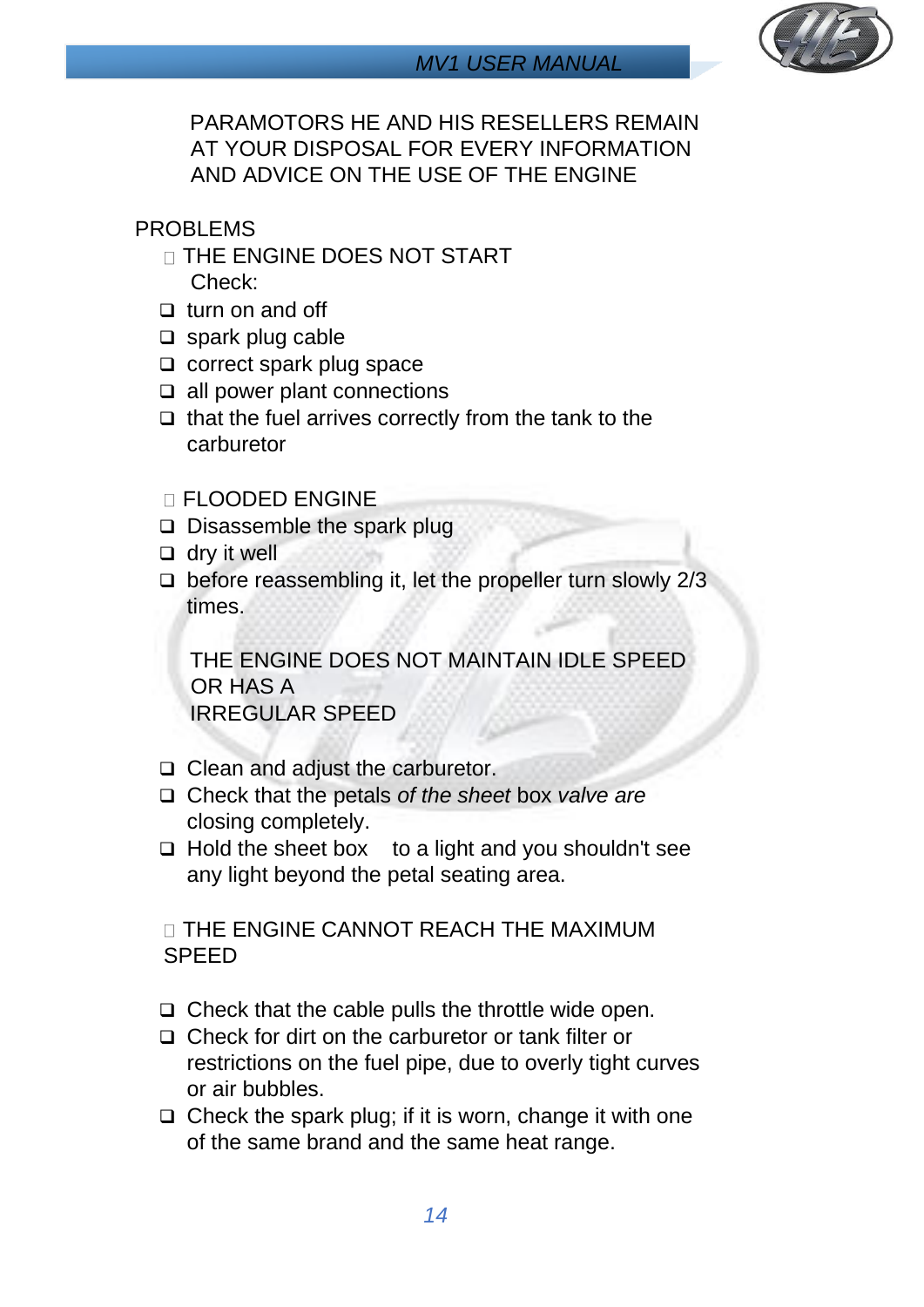

In case the head is disassembled to be decarbonized, change both the head gasket and the cylinder gasket.

# <span id="page-14-0"></span>IMPORTANT TIPS

DO NOT FLY in bad weather conditions! NEVER start the engine with people near the propeller or on the sides.

The RUPTURE of a propeller can cause very serious injuries even several meters away.

DO NOT keep the engine at maximum rpm after takeoff, except for absolutely necessary weather and for emergencies (obstacles or sudden wind).

If you use large propellers, REMEMBER that cooling is not perfect flying at high speed, so keep the



temperature(240º C) *of the engine under control with the appropriate* instruments (CHT).

In addition, it disassembles the propeller at regular intervals and checks that it is perfectly balanced, since an unbalanced propeller, even slightly, creates microvibrations that are not felt by the pilot, but that can seriously damage parts of the engine with the consequent breaks.

Please DO NOT forget that the propeller has mass and a considerable inertial moment, so it is advisable not to suddenly vary the RPM of the engine, both in flight and on the ground.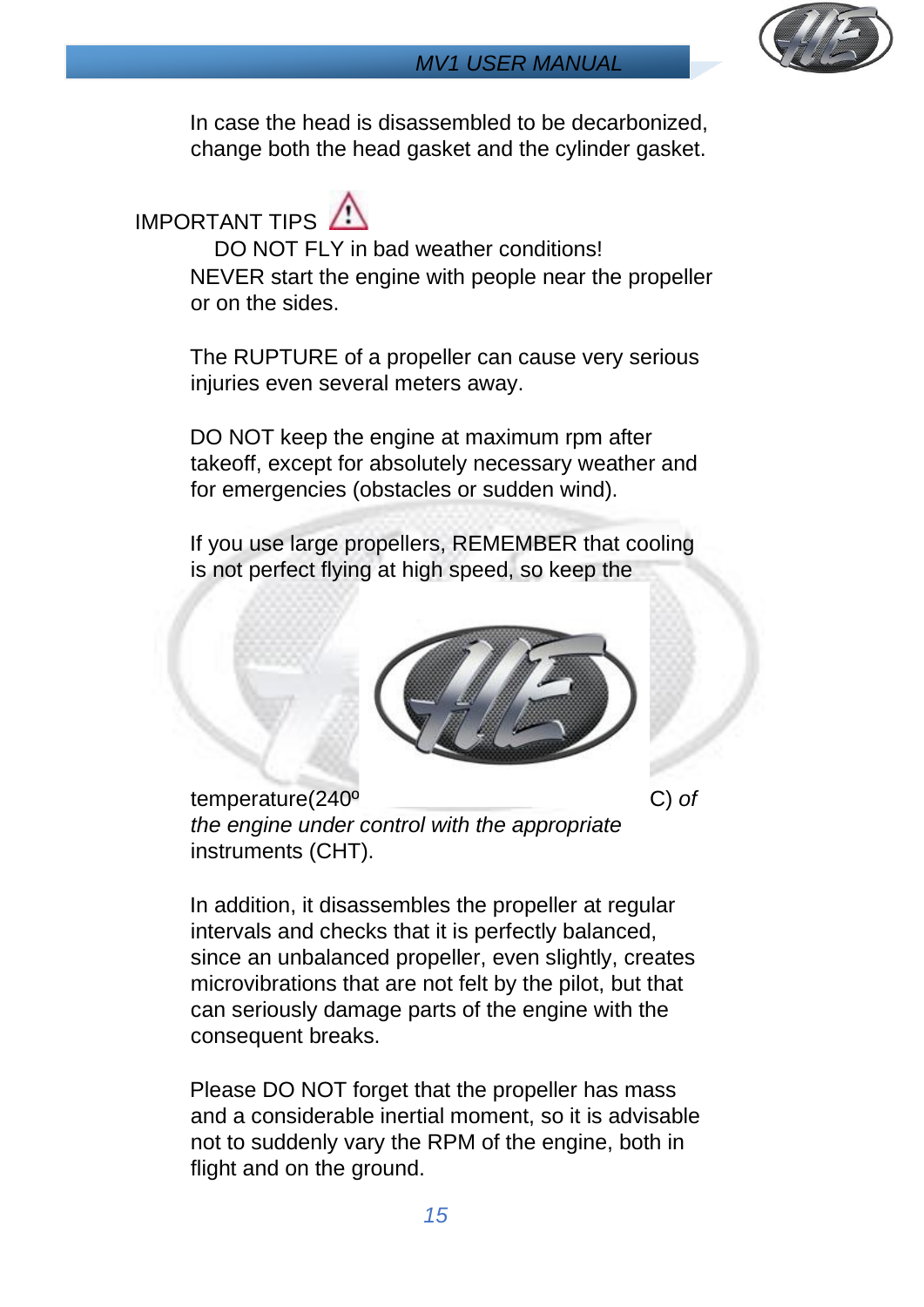



These sudden and violent stresses could cause damage to the reduction, the engine, the belt and also possible deformations in the propeller fixing holes.

Once you've found the perfect carburetion, DON'T modify it unless you change your flight location by going to much higher or lower altitudes or unless the weather and temperature are very different from what you usually fly.

#### <span id="page-15-0"></span>PROPELLER ACCESSORY

Helix paramotors recommends using Helix propellers.

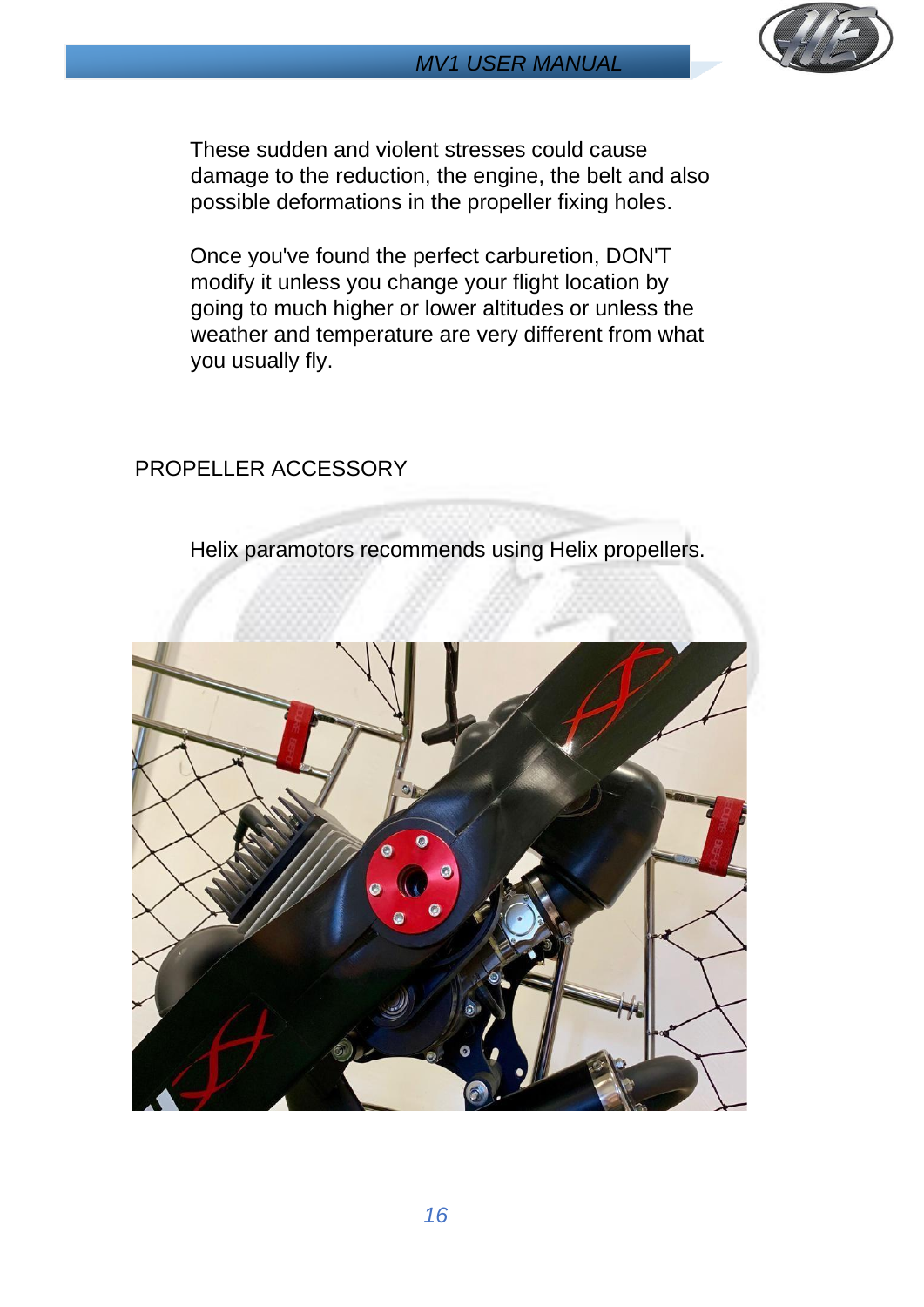

In case of propeller impact, it is necessary to verify that all engine parts have not suffered any damage, paying special attention to the components listed below: Reduction pulley and bearings; Eccentric reduction; the engine crankcase and crankshaft, the crankcase bracket and the rubber engine mounts.

The rotation of the propeller is counterclockwise, taking into account the rear view. Push the propeller against the reduction drive, until it is fully inserted. Now gently screw the bolts to the end. Make sure the bolts are suitable for the propeller in use. Maximum pressure to apply:

• Carbon propeller: 10-12 N/m in each M6 bolt;

## HOW TO START THE ENGINE

<span id="page-16-0"></span>We want to remind you that proper priming is the key to starting any 2-stroke engine. Follow the instructions below:

*1.* Lightly press the pin on the measuring diaphragm of the WB37 cover to prime the carburetor.

*2.* Stop priming the engine once the fuel enters the carburetor. Remember that the less fuel you get, the lower the risk of flooding your engine too much, making it even harder to start.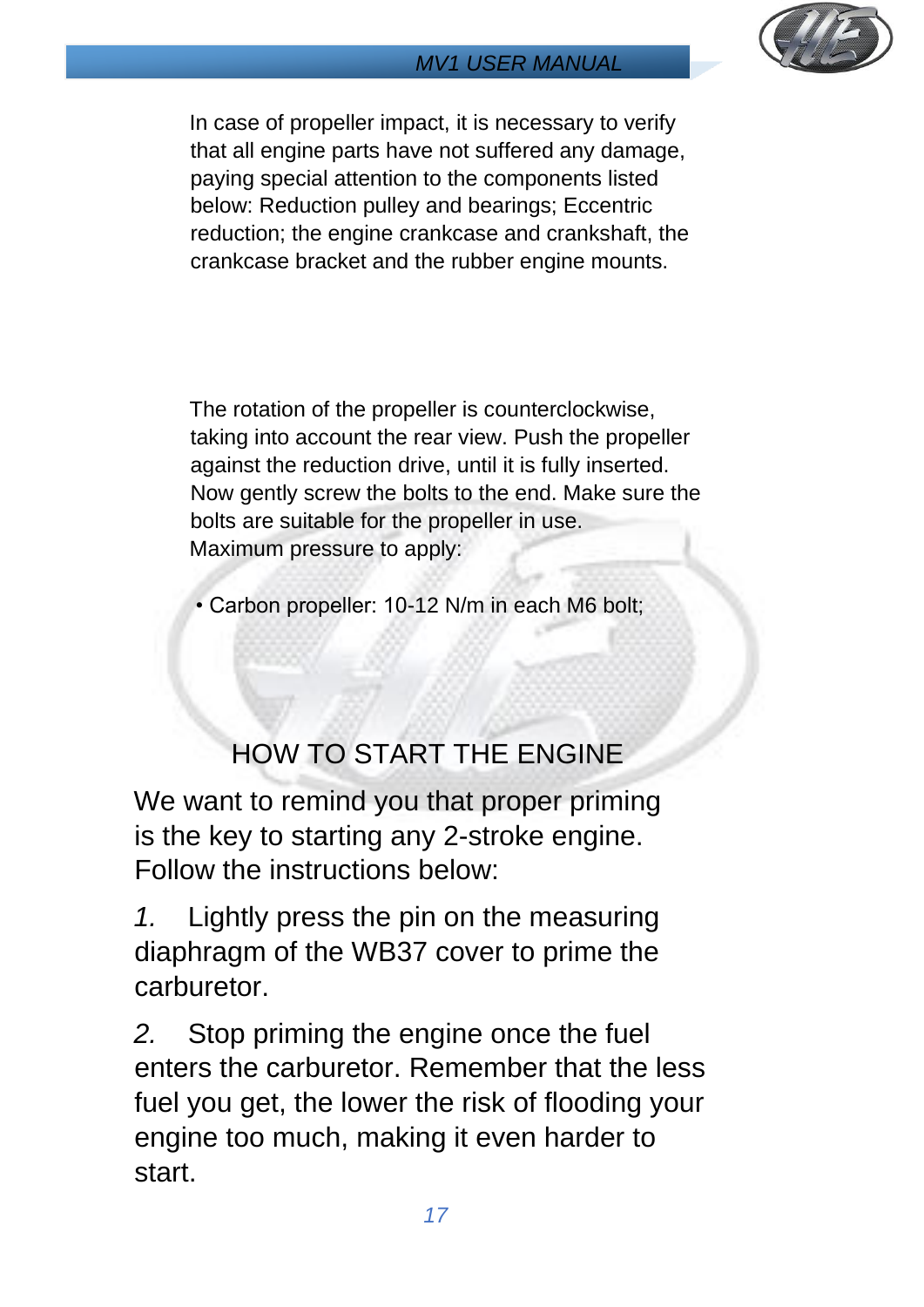

1. Pull the rope quickly, without reaching the final race.

In winter, or in cold weather, it can help the engine start by closing the choke.

Pull the rope 2-3 times, until you hear the knock in the combustion chamber of the engine, then open the choke again and start the engine.

During the commissioning phase, always pay the utmost attention to the propeller and those who may be nearby. Many accidents happen before you fly. In each test or warm-up, we suggest always using the paramotor on the shoulder, to hold the harness, take a look around, then start the engine with the traction (or electric) starter, however, always be ready to press the off button, in order to stop the engine at any time if necessary.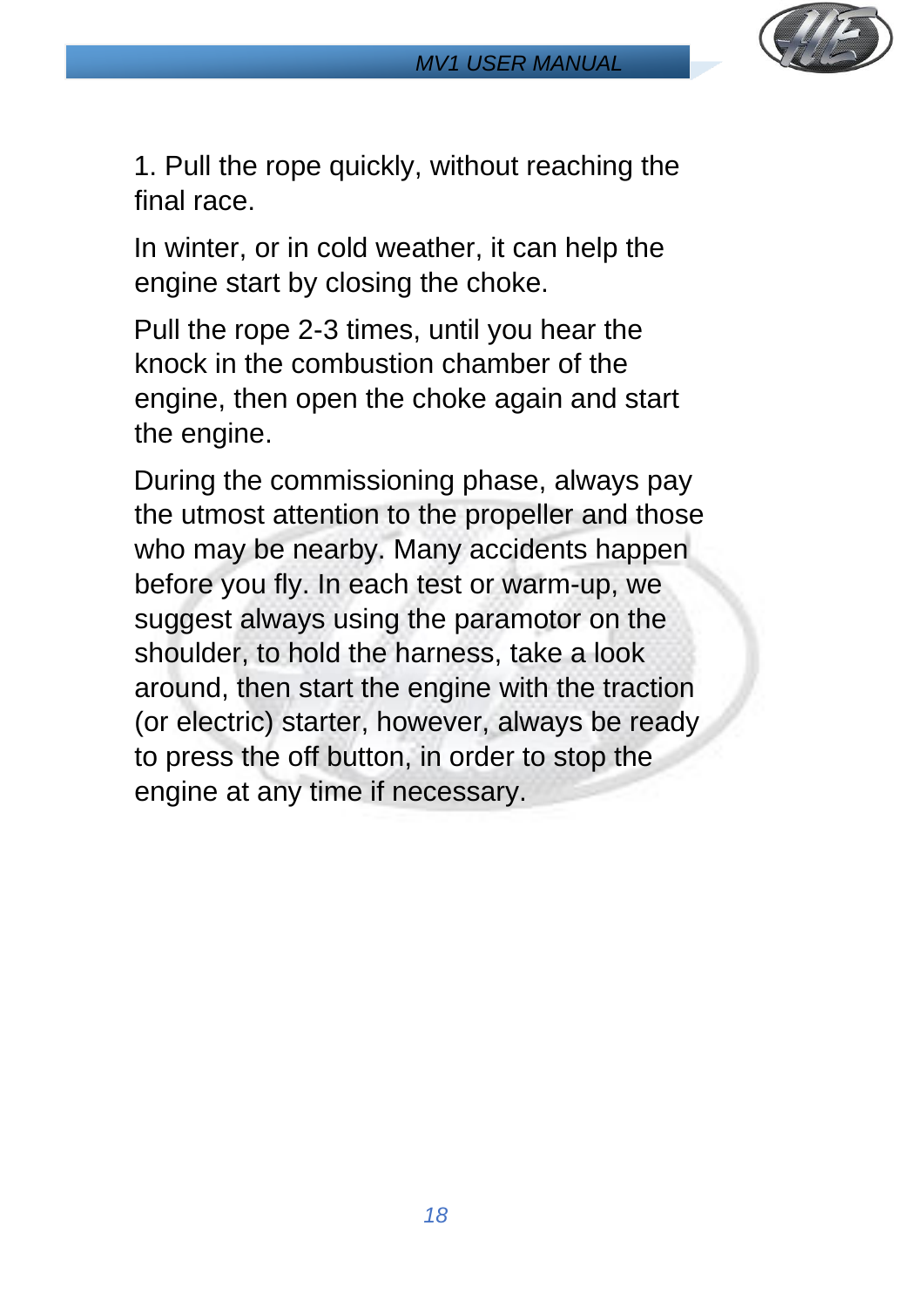

| Notes: |
|--------|
|--------|